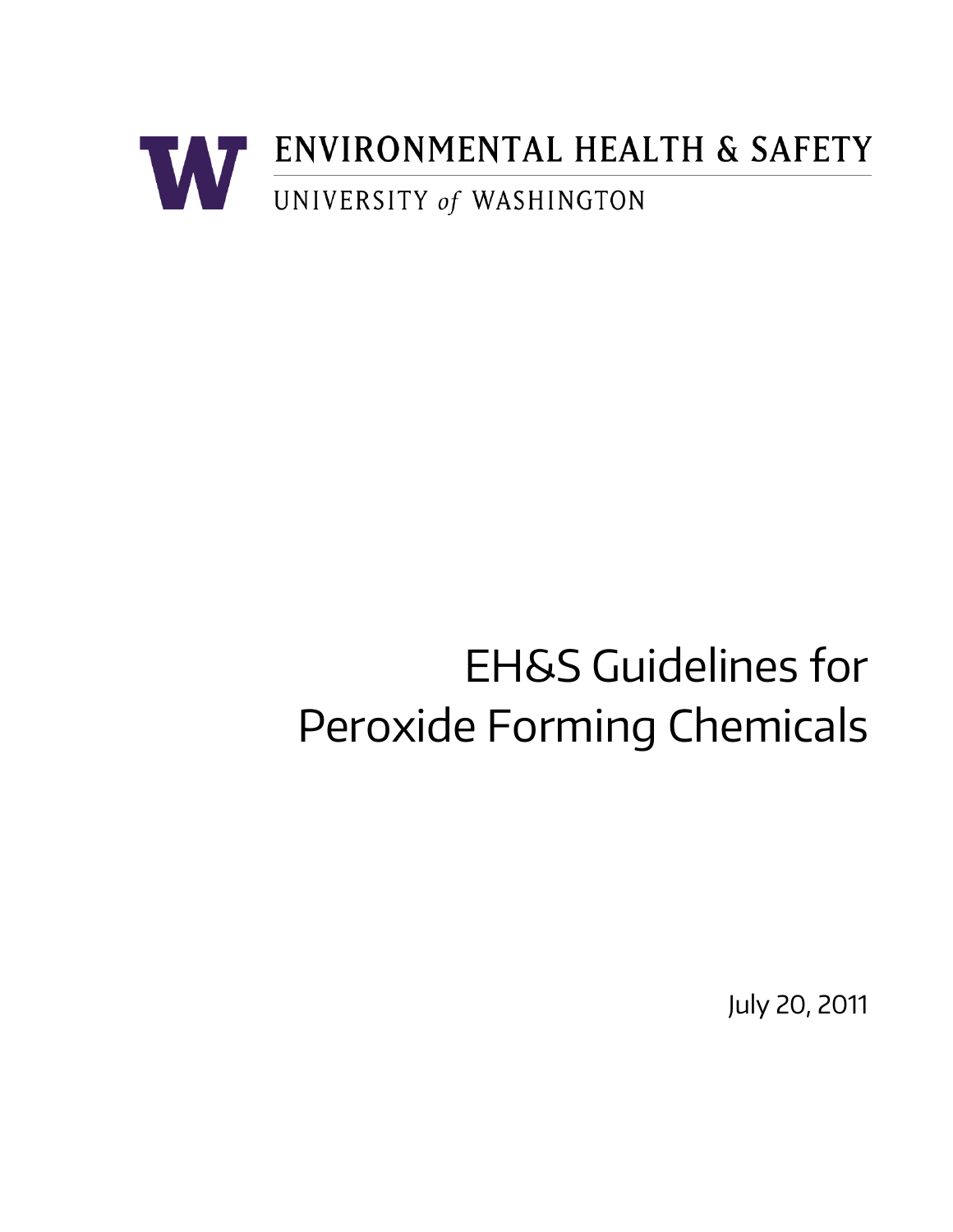# **EH&S Guidelines for Peroxide Forming Chemicals**

# **Contents**

| 3. |  |  |  |
|----|--|--|--|
| 4. |  |  |  |
| 5. |  |  |  |
| 6. |  |  |  |
|    |  |  |  |
|    |  |  |  |

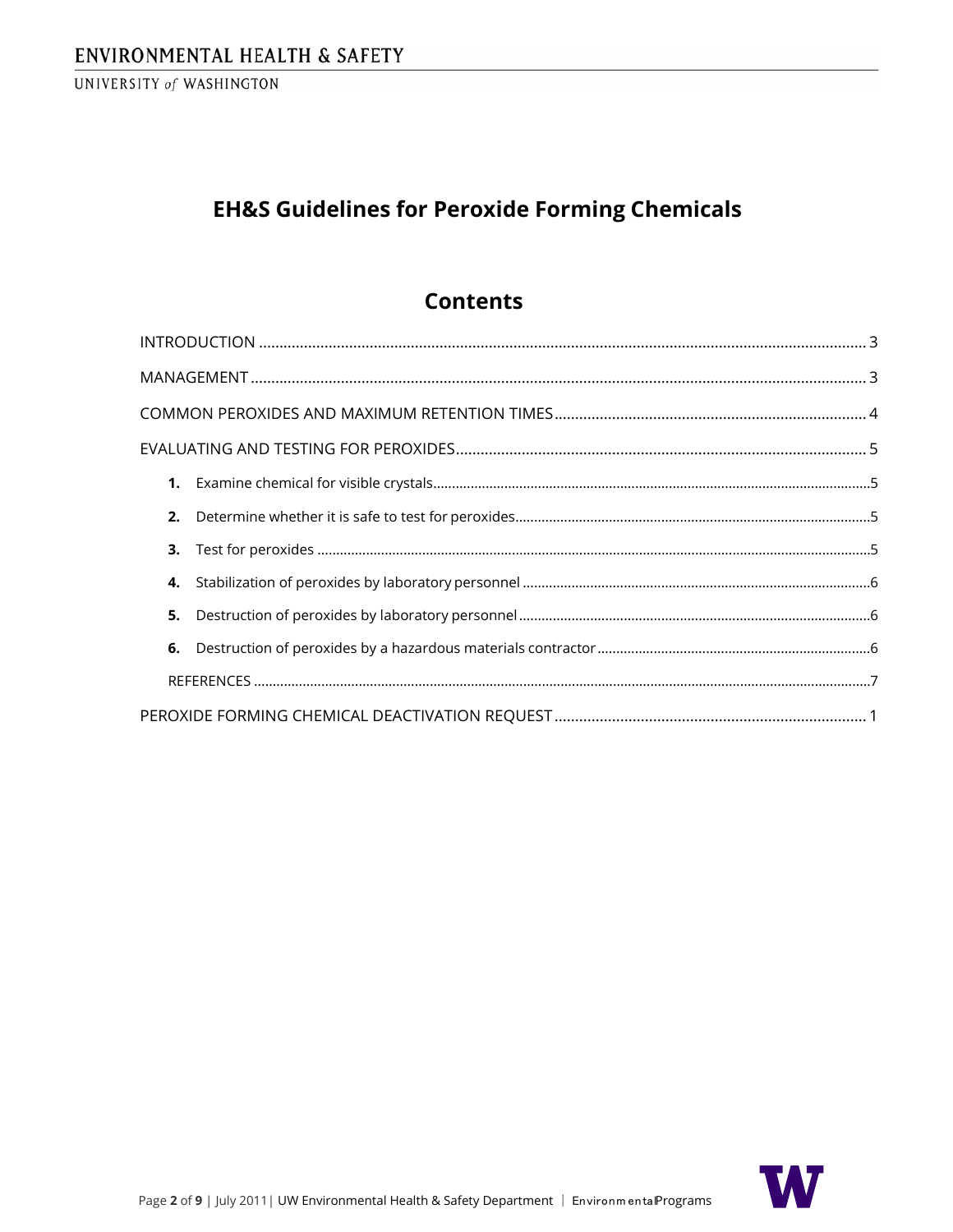# <span id="page-2-0"></span>INTRODUCTION

This guide helps you manage your peroxide forming chemicals. It also outlines the procedures for the required stabilization of peroxide forming chemicals and destruction of peroxides prior to disposal.

Peroxides formed in organic compounds can cause serious accidents. In some circumstances, peroxides become low power explosives. In other circumstances, they are sensitive to shock, sparks, and flames. The danger is increased when a peroxide forming chemical is concentrated by distillation or evaporation.

If you use peroxide forming chemicals, you must understand the factors that contribute to peroxide formation. You must also manage your chemicals correctly and periodically test for peroxides.

# <span id="page-2-1"></span>MANAGEMENT

Manage your peroxide forming chemicals wisely and diligently to avoid having to test and stabilize peroxide forming chemicals in the first place. Follow these steps:

- 1. Keep chemical containers tightly closed. Chemicals packaged in tightly sealed, unopened containers and stabilized with an added chemical or packed under inert gas will not form dangerous concentrations of peroxides, since oxygen is necessary for formation of peroxides.
- 2. Keep containers in opaque containers away from light sources. Exposure to light accelerates peroxide formation. Airtight amber glass containers are best. Amber glass protects the chemical from light exposure while allowing you to view the chemical without opening the container.
- 3. Keep a careful inventory of your peroxide forming chemicals.
- 4. Label all peroxide forming chemicalswith the UW Peroxide Caution Label UOW1716, shown at right. This label is available for free from the



http://www.ehs.washington.edu/forms/epo/peroxideguidelines.pdf

Chemistry Stockroom in the basement of Bagley Hall. Or, email your box number t[o](mailto:chmwaste@u.washington.edu) [chmwaste@u.washington.edu t](mailto:chmwaste@u.washington.edu)o request that some be mailed to you. Fill out the date the container was purchased, opened and tested.

- 5. Monitor the container volume for evaporative loss and test for the presence of peroxides before each use.
- 6. Test for peroxides regularly, preferably before each use. Assume peroxide forming chemicals contain peroxides unless they have been recently tested. Record the test data for the next user.
- 7. If the concentration of peroxides exceeds 10 ppm, then see page 5.
- 8. Store the substance under an inert gas when possible.
- 9. Properly dispose of chemicals that are past their maximum retention times or that are not needed.
- 10. Purchase chemicals in the smallest amount practicable.

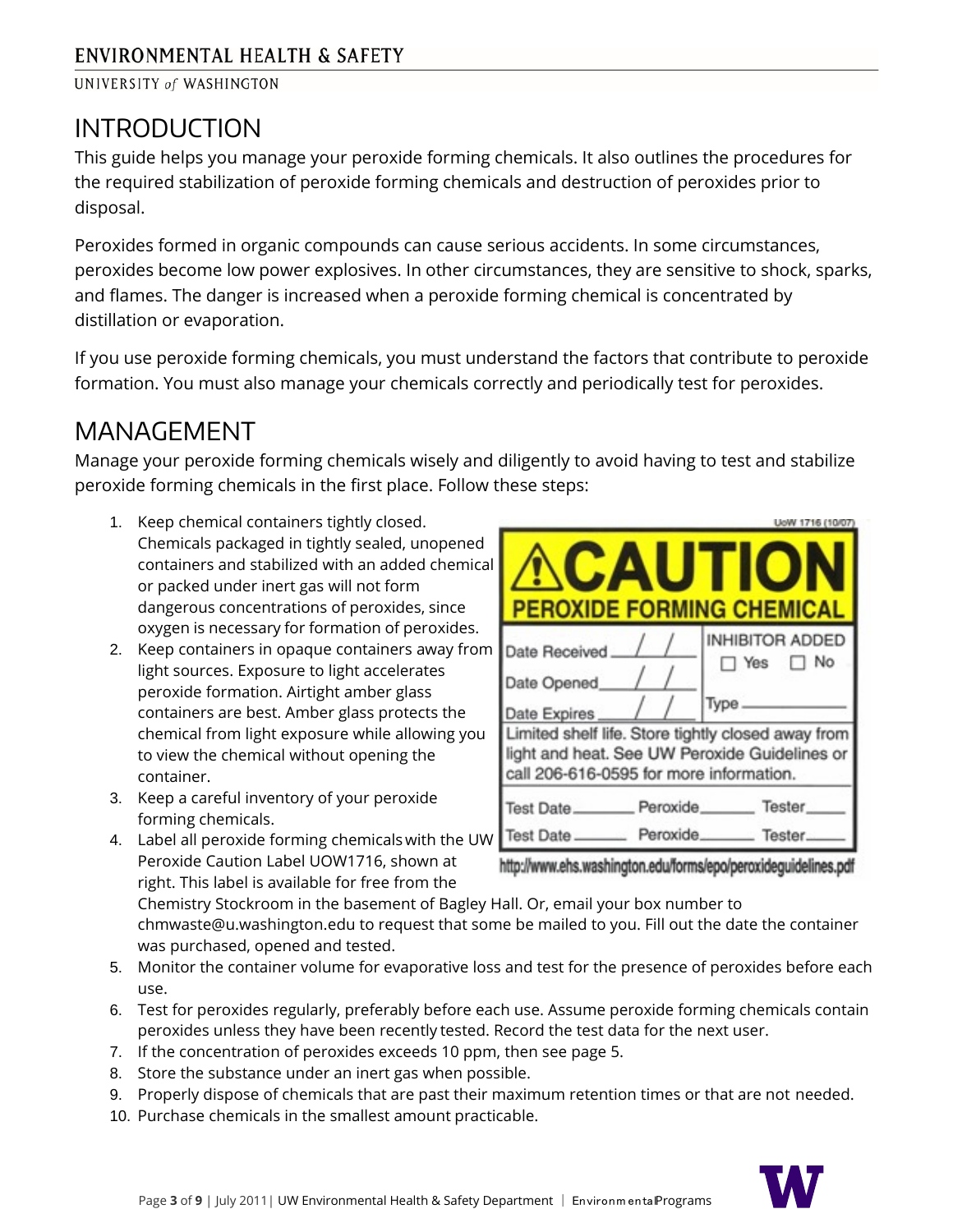# <span id="page-3-0"></span>COMMON PEROXIDES AND MAXIMUM RETENTION TIMES

EH&S recommends that you dispose of peroxide forming chemicals that have been kept longer than their maximum retention times. The maximum retention times begin on the date of opening a manufacturer's bottle or the date of synthesis in your laboratory. Peroxides form at varying rates depending on the chemical, the length of exposure to air and light and the container type. Peroxides can form in freshly distilled and unstabilized ethers within two weeks, in ethyl ether within eight days, and in tetrahydrofuran within three days. Below are lists of peroxide forming chemicals and their maximum retention times.

| <b>High Peroxide Hazard</b>                                                                                    | <b>Medium Peroxide Hazard</b>                                                                                                                              | <b>Low Peroxide Hazard</b>                                                                                                                   |
|----------------------------------------------------------------------------------------------------------------|------------------------------------------------------------------------------------------------------------------------------------------------------------|----------------------------------------------------------------------------------------------------------------------------------------------|
| <b>DISCARD WITHIN 3 MONTHS</b>                                                                                 | DISCARD WITHIN 6 MONTHS<br>or test for peroxides before use                                                                                                | DISCARD WITHIN ONE YEAR                                                                                                                      |
| diisopropyl ether (isopropyl<br>ether)<br>divinylacetylene (DVA)<br>potassium amide<br>sodium amide (sodamide) | acetaldehyde diethyl acetal<br>cumene (isopropylbenzene)<br>cyclopentene<br>decalin (decahydronaphthalene)<br>diacetylene (butadiene)<br>dicyclopenradiene | In general, chemicals with<br>aldehyde or amide groups<br>form peroxides but are not<br>known to accumulate<br>peroxide to dangerous levels. |
| vinylidine chloride (1,1-<br>dichloroethylene)                                                                 | diethyl ether (ether) p-dioxane<br>furan<br>methyl isobutyl ketone methyl<br>acetylene methylcyclopenatane<br>tetrahydrofuran                              |                                                                                                                                              |
|                                                                                                                | tetralin (tetrahydronaphthalene)<br>vinyl ethers                                                                                                           |                                                                                                                                              |
|                                                                                                                | chloroprene<br>(2-chloro-1,3-buta-diene) styrene<br>vinyl acetate vinylpyridine                                                                            |                                                                                                                                              |

These lists are not exhaustive. Check the Material Safety Data Sheet (MSDS) of your chemical to determine if it forms peroxides. If so, there will be a warning under the heading Precautionary Labeling or Fire and Explosion Hazard Data on the MSDS. If a substance does not appear on the lists and the MSDS does not indicate that it is a peroxide former, but you suspect that it is a peroxide former, evaluate the molecular structure of the chemical for peroxide forming functional groups and the chemical families of peroxide formers below:

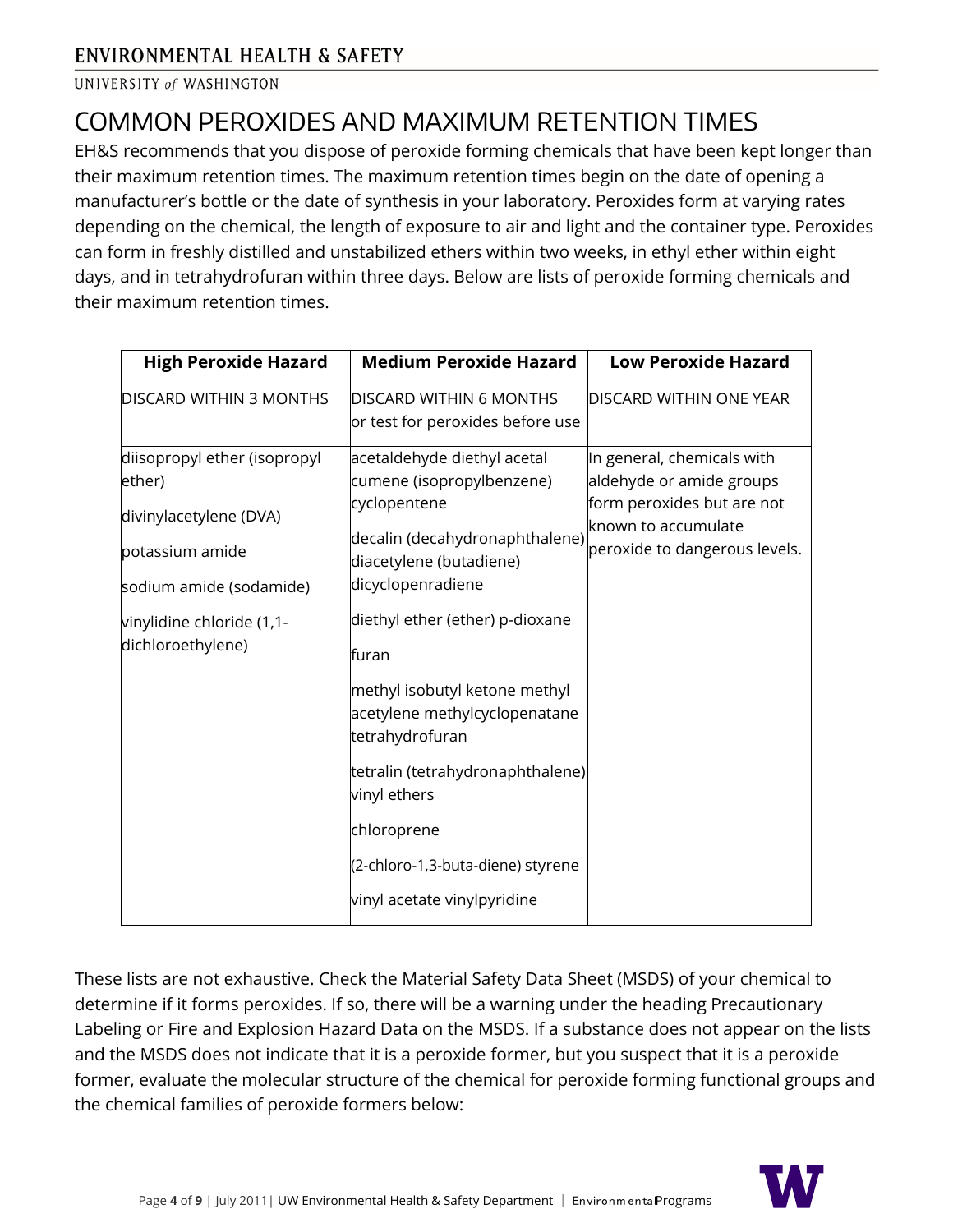#### UNIVERSITY of WASHINGTON

#### ORGANIC

- A. ethers, acetals
- B. olefins with allylic hydrogens, chloro- and fluoroolefins, terpenes
- C. dienes, vinyl acetylenes
- D. aldehydes
- E. ureas, amides, lactams
- F. vinyl monomers including vinyl halides, acrylates, methacrylates, vinyl esters

#### INORGANIC

- A. alkali metals, particularly potassium
- B. alkali metal alkoxides and amides
- C. organometallics

# <span id="page-4-0"></span>EVALUATING AND TESTING FOR PEROXIDES

EHS will not collect any peroxide forming chemicals that has exceeded its retention time (see page 4) unless the peroxide concentration has been reduced to 10ppm or lower. Complete the steps below for each peroxide forming chemical before requesting disposal. Contact EH&S at 206.616.0595 with any questions.

# <span id="page-4-1"></span>**1.** Examine chemical for visible crystals

Peroxide crystals tend to form on the inner surfaces of the container. If you do not see crystals, or if the container is metal or opaque, proceed to the next step. If you do see viscous liquid or crystalline solids, do not handle the chemical any further. The crystals may cause an explosion if subjected to impact or friction. Immediately proceed to Step 6 (deactivation by a hazardous materials contractor.)

# <span id="page-4-2"></span>**2.** Determine whether it is safe to test for peroxides

If the contents of the container have evaporated to less than 10% of the original volume, you may not test for peroxides. If you do not know the history of the chemical, you can test its contents if it is one of the following:

- for chemicals with a low peroxide hazard, the container is opened and <2 years old or unopened and <3 years old
- for chemicals with a medium peroxide hazard, the container opened and <1 year oldor unopened and <2 years old
- for chemicals with a high peroxide hazard, the container is opened and <6 months old or unopened and <1 year old.

If the chemical is not safe for you to test, proceed to Step 6 (deactivation by a hazardous materials contractor).

# <span id="page-4-3"></span>**3.** Test for peroxides

Test for peroxides in peroxide forming chemicals that may be tested as determined above. Use Method A or B described below, as appropriate. Faculty, staff and students may test for peroxides if the chemical is not expired. If the chemical is expired, only faculty and staff may test for peroxides.

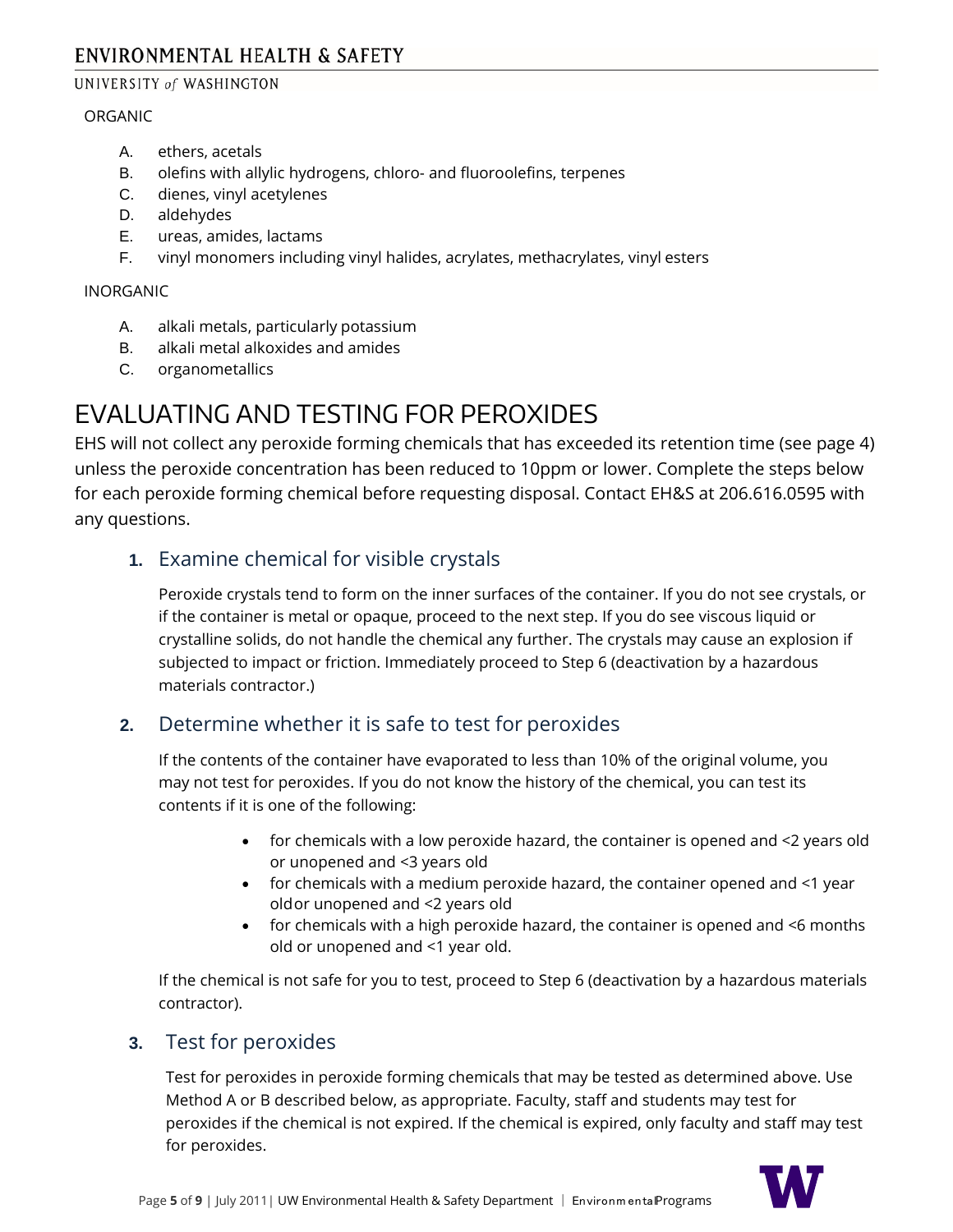#### **Method A (Test Strip)**

Peroxide test strips detect inorganic and organic compounds that contain a peroxide or hyperperoxide group. Test strips are suitable for the routine testing of peroxides formed from simple ethers such as diethyl ether, tetrahydrofuran, and p-dioxane. Use the EM Quantitative Peroxide Test, a color-metric dipstick test developed by Merck. Carefully read the instructions provided by the manufacturer. EHS will provide test strips upon request. Call 206.616.0595 for more information.

#### **Method B (Iodide Test)**

The iodide test (6) is suitable for the testing any peroxide forming chemical.

- 1. Wear chemical resistant gloves, a laboratory coat and eye protection. Work in a fume hood.
- 2. Dissolve 100 mg of potassium iodide in 1 ml of glacial acetic acid.
- 3. Add the mixture to 1 ml of the chemical being tested. Use a 10 ml graduated cylinder.
- 4. Determine the color of the resulting mixture by looking through the side of the cylinder with a piece of white paper behind the cylinder.
	- A pale or barely discernable yellow color indicates aperoxide concentration of 0.001 – 0.005%.
	- A bright yellow or brown indicates a peroxide concentration of 0.01%or greater.

If the peroxide concentration is less than 0.001% (10 ppm), go to the next step. If the peroxide concentration exceeds 0.001% (10 ppm), the chemical must be stabilized prior to collection by EH&S; see Step 5.

# <span id="page-5-0"></span>**4.** Stabilization of peroxides by laboratory personnel

Even if the concentration of peroxides is less than 0.001% (10 ppm), you should periodically stabilize your chemical from additional formation of peroxides if feasible. To do so, add at least 1 gram of butylated hydroxytoluene (BHT) per liter of chemical. BHT is an antioxidant that slows the oxidation of peroxide forming chemicals. BHT will not destroy peroxides already present.

Once you have stabilized the chemical, label the substance with the peroxide concentration and indicate the date that you stabilized it. Store the substance properly or manage as hazardous waste (submit a Chemical Collection Request at [ehs.washington.edu/secure/routine-chemical-waste-collection-request.\)](http://ehs.washington.edu/secure/routine-chemical-waste-collection-request)

# <span id="page-5-1"></span>**5.** Destruction of peroxides by laboratory personnel

If you feel comfortable deactivating the peroxides yourself, contact EH&S at 616-0595 for suitable methods. If you are not able or willing to deactivate the peroxides, proceed to Step 6 (deactivation by a hazardous materials contractor.)

# <span id="page-5-2"></span>**6.** Destruction of peroxides by a hazardous materials contractor

If you see crystals or viscous liquid in the container or are not comfortable testing and stabilizing your chemical, it must be deactivated by a hazardous materials contractor arranged by EH&S. First, secure the area near the chemical so that no one will disturb it. Then complete the following forms:

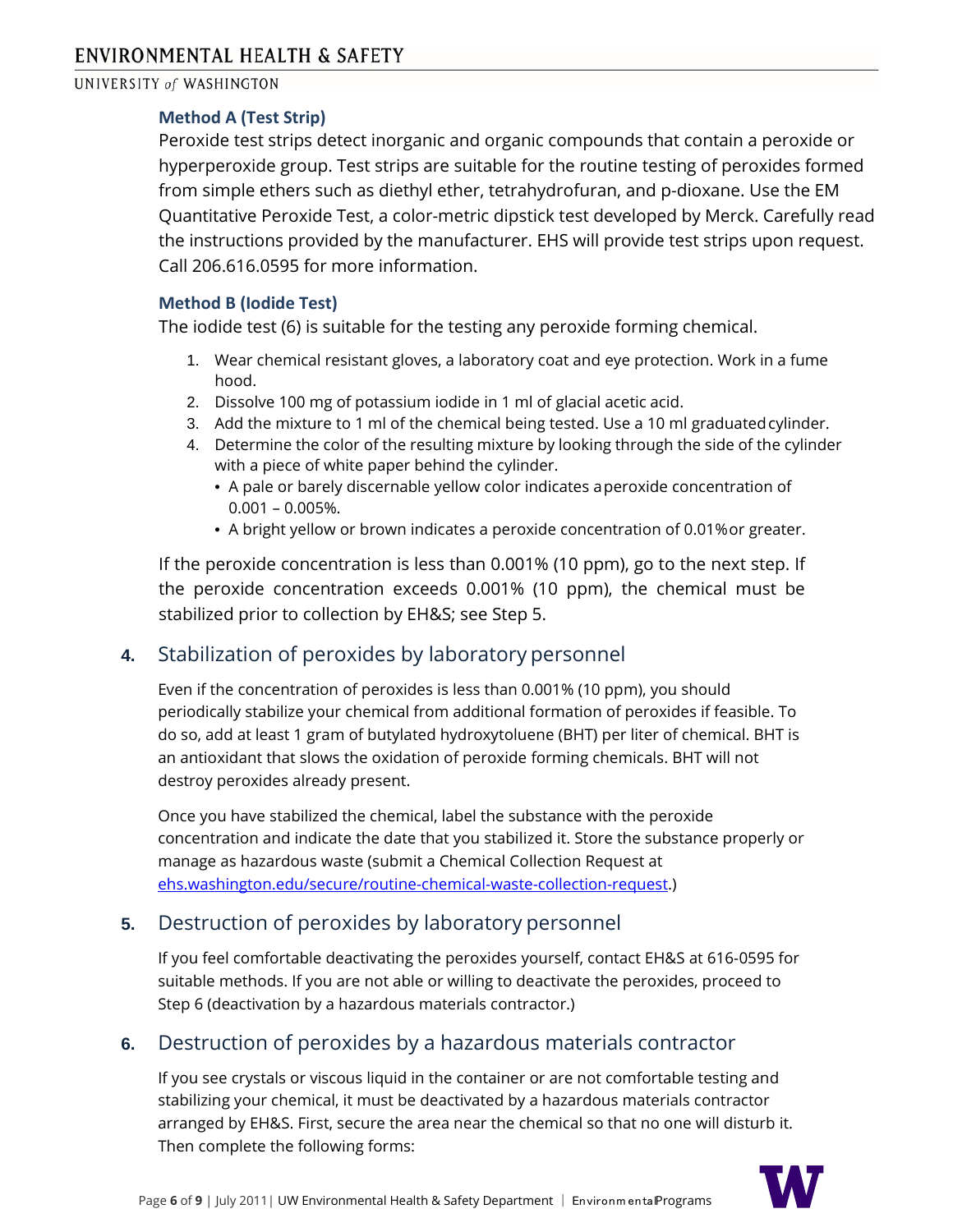#### UNIVERSITY of WASHINGTON

- Peroxide Forming Chemical Deactivation Request (see next page).
- Chemical Collection Request [\(ehs.washington.edu/secure/routine-chemical-waste-collection-request\)](http://ehs.washington.edu/secure/routine-chemical-waste-collection-request)
- Mail both forms to EH&S Peroxide Stabilization, Box 354110 or fax them to 206.685.2915.

EH&S will contact you and arrange for a hazardous materials contractor. Deactivation will be at the expense of the laboratory of origin. While awaiting deactivation, secure and label the area where the peroxide forming chemical is stored. Protect the substance from any unnecessary movement.

#### <span id="page-6-0"></span>**REFERENCES**

- 1. Jackson, H. L. "Safety in the Chemistry Laboratory," Journal of Chemical Education, 41 (1964), A575.
- 2. Prudent Practices for Disposal of Chemicals from Laboratories, National Academy Press, Washington, D.C., 1981, Pg 57 ff.
- 3. Jackson, H.L. et al. "Safety in the Chemistry Laboratory," Journal of Chemical Education, 47, (1970), A175.
- 4. Burfield, David R. "Deperoxidation of Ethers," Journal of Organic Chemistry, Vol. 47, No. 20, (1982), 3821 ff.
- 5. Prudent Practices for Disposal of Chemicals from Laboratories, National Academy Press, Washington, D.C., 1983, Pg 242 ff.
- 6. Armour, M.A., Browne, L.M., Weir, G.L., Hazardous Laboratory Chemicals Disposal Guide. CRC Press, Alberta, 1991, Pg 285 ff.

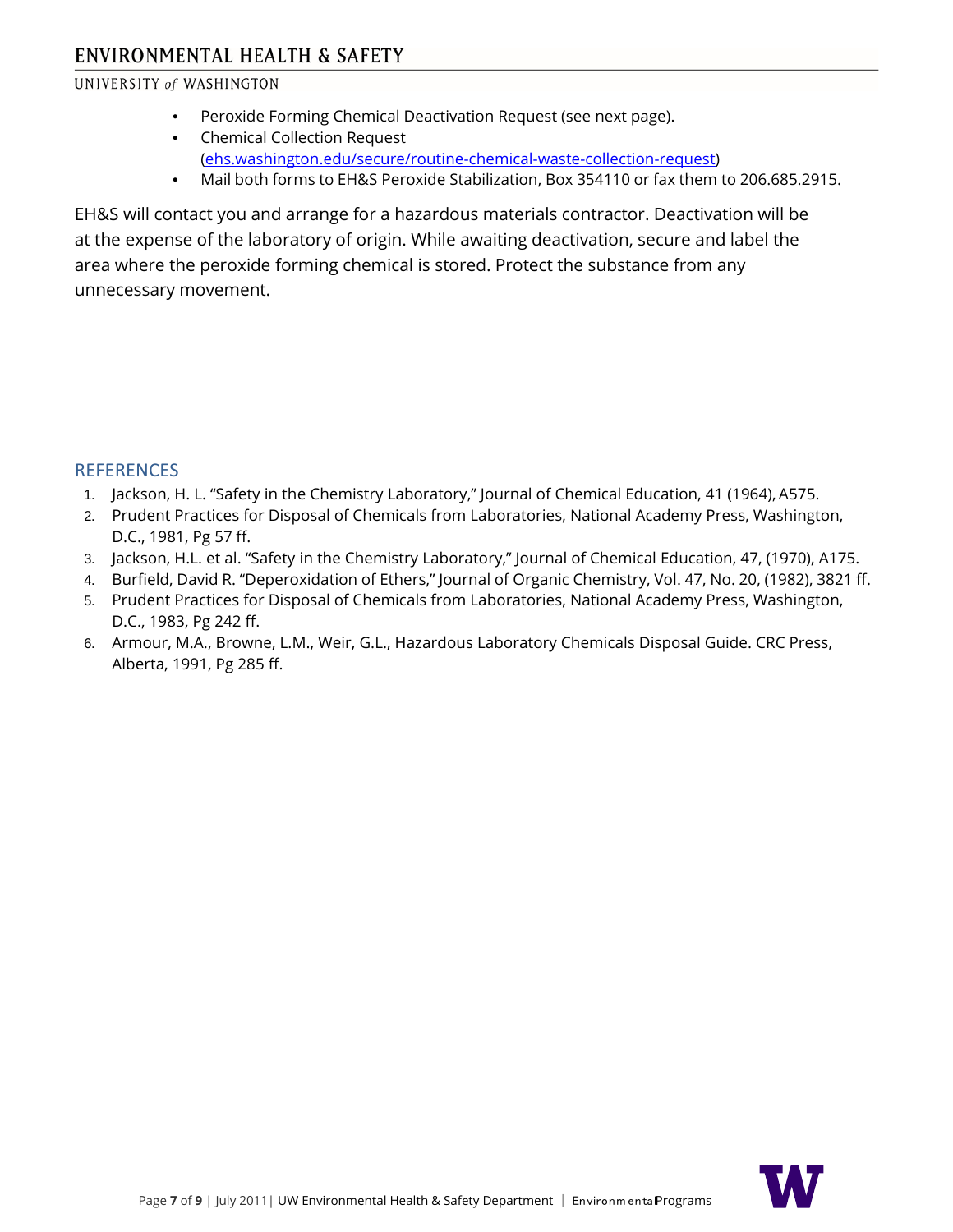#### UNIVERSITY of WASHINGTON

# <span id="page-7-0"></span>PEROXIDE FORMING CHEMICAL DEACTIVATION REQUEST

| Department Administrator's Name |            |
|---------------------------------|------------|
|                                 | Box # $35$ |
|                                 | Box # $35$ |
|                                 |            |
| Budget Name                     | Budget #   |